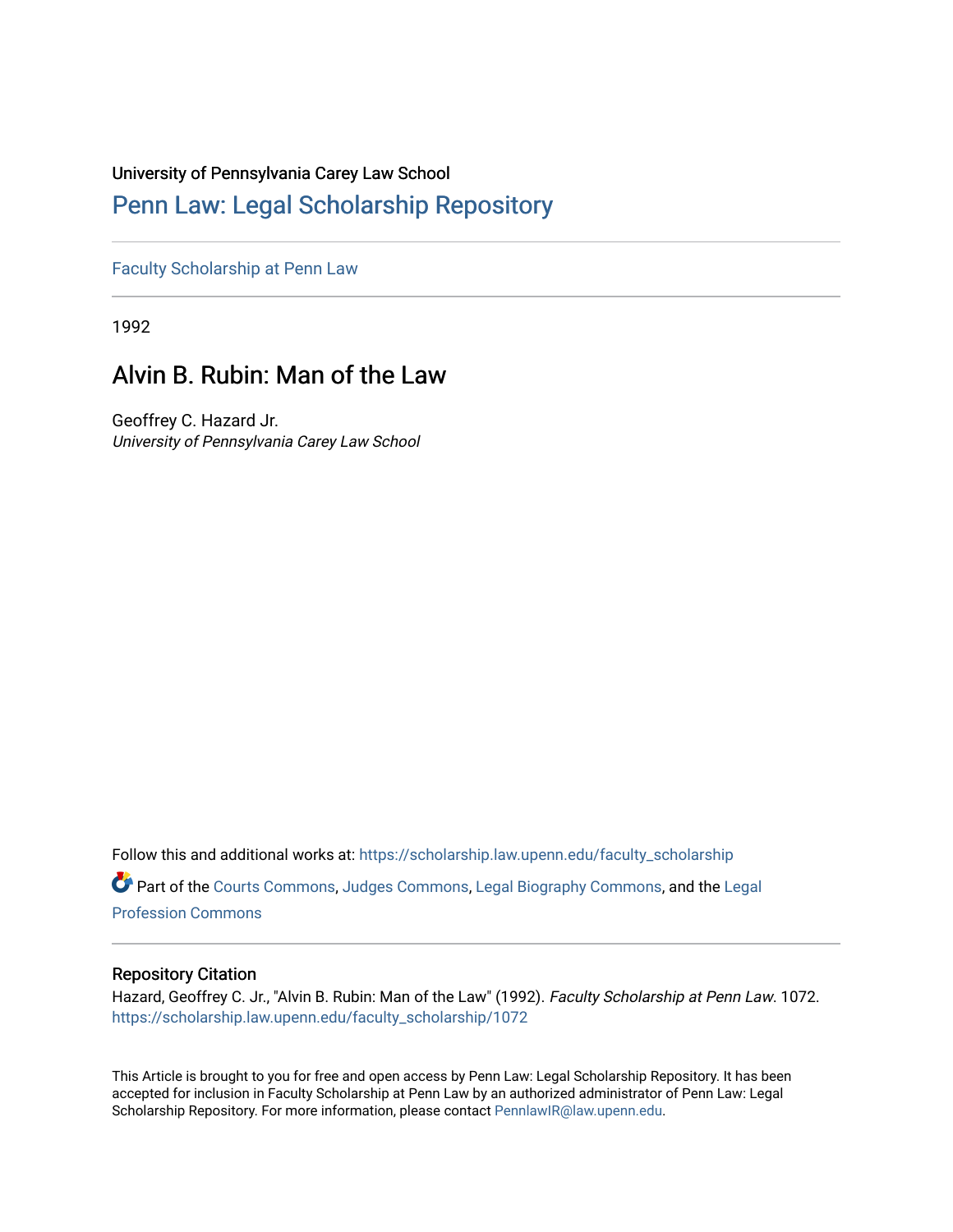#### **Alvin B. Rubin: Man of the Law**

*Geoffrey C. Hazard, Jr.\**

I knew Al Rubin from the time I came to Chicago to become a member of the faculty at the Law School of the University of Chicago and Executive Director of the American Bar Foundation. Our acquaintance arose from some undertaking or another of the American Bar Association, probably the project for the Code of Professional Responsibility. At the time, as I recall, Al was still a practicing lawyer, or had recently been appointed as United States District Judge. He was also a lecturer at the Law School at LSU. In any event, he came across, as he then and everafter was, as a complete man of the law-learned, reflective, tough-minded, practical, and deeply concerned with the wellbeing of the community in which he lived. Would that all of us in the profession lived up to his example.

For those who knew Judge Rubin, all such description is a poor imitation of the person. For those who did not know him, however, a distinct impression can be formed by reading his judicial opinions. These official pronouncements decided concrete cases and clarified the law. Occasionally, his decisions made law, to the extent that a lower court judge can do so-and Judge Rubin was entirely aware of his place in the system. These immediate "law jobs," as Karl Llewellyn called them, were well and truly done. But beyond getting the job done, Judge Rubin's opinions convey the depth of his knowledge of law practice and of the intricacies in administration of ordinary justice. Perhaps above all, they show how experience as a practicing lawyer can inform the highest fulfillment of judicial office.

As a lawyer, Judge Rubin was primarily involved in trial work, but he could truly be called an old-fashioned general practitioner. This experience as a practicing lawyer made him intimately conversant with the kinds of transactions that were presented to him as judge. An example is a routine case he decided while a District Judge, *Storm Drilling Company v. Atlantic Richfield Corporation.'* The immediate litigation in that case was for attorney's fees incurred in defending a prior suit. Judge Rubin's concise description of the prior suit reveals his familiarity with the kind of transaction in question:

Copyright **1992, by LOUISIANA LAw REvIEw.**

Sterling Professor of Law, Yale University.

<sup>1.</sup> **386** F. Supp. **830** (E.D. La. 1974).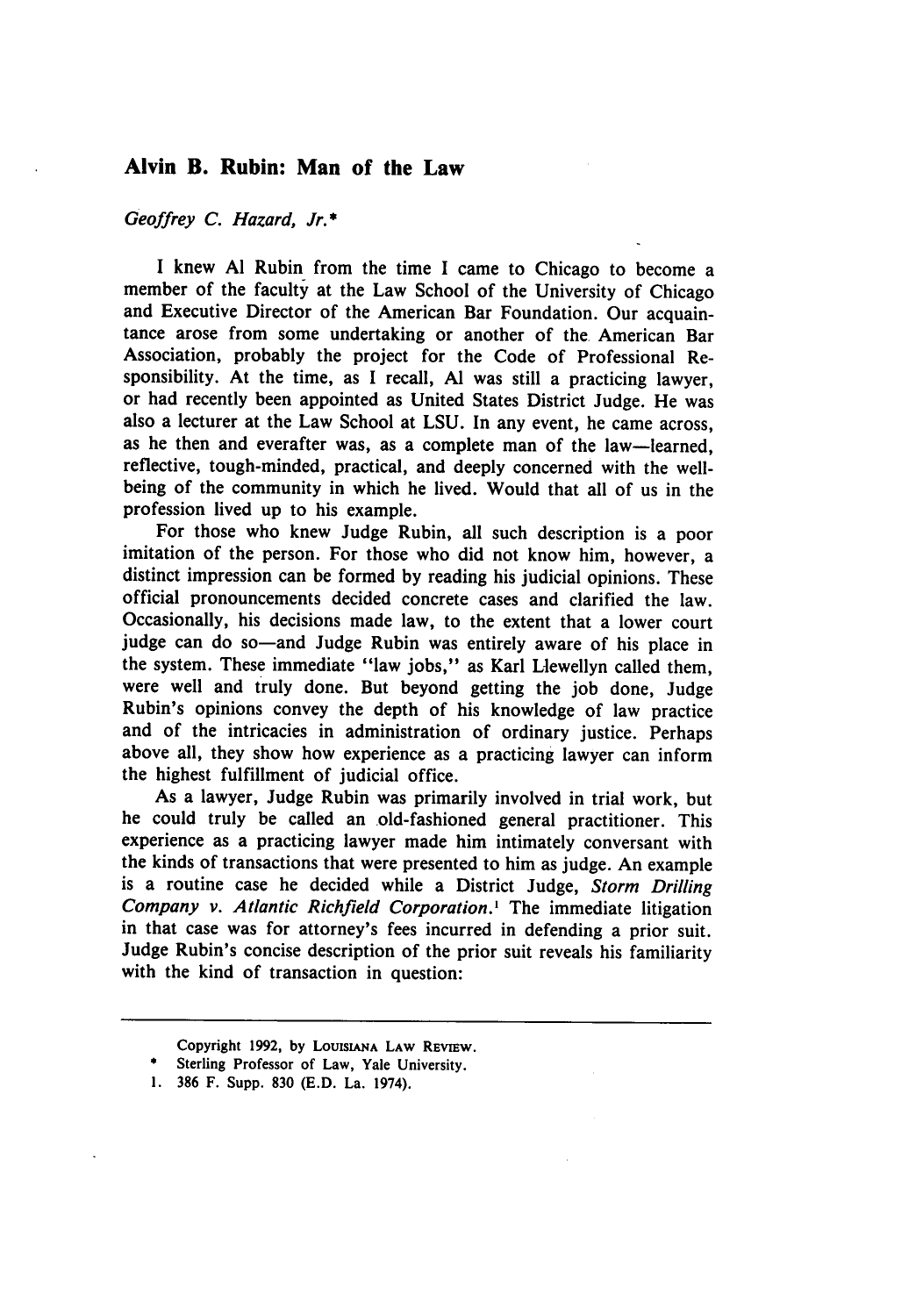In **1972** William **E.** Barnett, a mud logger employed **by** Formation Specialities, Inc. (Formation), filed suit in this court against a vessel, the STORM-DRILL III, in rem; and in personam against Storm Drilling Company (Storm), Atlantic Richfield Company (Arco), Formation and their respective insurers.... Arco had contracted with Formation to perform mud logging services on an offshore drilling rig. It had contracted with Storm to drill a well there. Its contract with Storm contained an indemnity agreement covering in general claims arising out of Arco's negligence **....** Storm considered that the lawyer employed to defend Storm and Arco jointly would have a conflict of interest; it therefore engaged separate counsel.<sup>2</sup>

The foregoing passage reads smoothly and may look like an easy exercise. However, such economy and grace in expression could come only from someone who really knew what he was talking about: admiralty proceedings in rem and in personam, the oil drilling business, indemnity agreements, the prosecution and defense of personal injury cases, and relationships with clients.

After having been elevated to the court of appeals, Judge Rubin gives us a case involving a lending agreement and subsequent bankruptcy, another vivid instance of the stuff of law practice:

Several banks joined in a single loan, governed by a participating loan agreement. The borrower was thereafter forced into involuntary bankruptcy. Some of the banks made a post-petition loan to the trustee, in the hope of improving the debtor's position, but one bank refused to join. Interpreting the language of the participation agreement, the district court held that the post-petition loan was not a "collection expense" or "disbursement" as those terms were used in the agreement.<sup>3</sup>

This passage reads just as smoothly as that in *Storm Drilling* and looks like another easy exercise. Again, however, such economy and grace in expression could come only from an author familiar with the kind of transaction under consideration: bank loan participation, bankruptcy, "improving [a] position," and the costs and expenses incurred in these legally intricate maneuvers.

These are mere samples, chosen virtually at random, from Judge Rubin's workproduct on the bench. Even alone, however, they demonstrate the point: here was a man who knew law practice from inside and hence also knew from the inside the kinds of out-of-court trans-

<sup>2.</sup> Id. at 830-31.

<sup>3.</sup> Federal Deposit Insurance Corp. v. First State Bank of Abilene, 779 F.2d 242, 243 (5th Cir. 1985).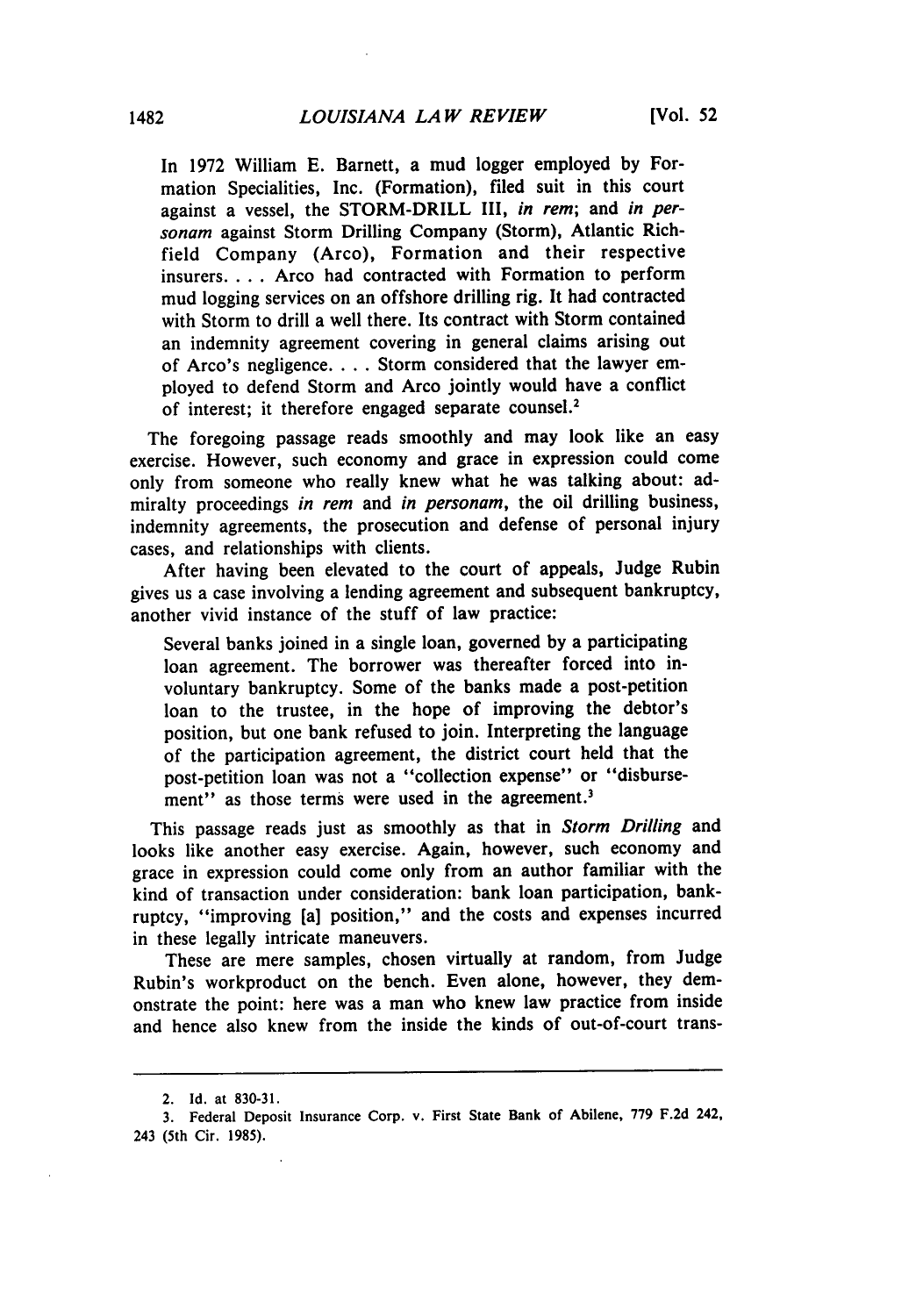actions that lawyers deal with. And here was a man who brought that intimate knowledge to bear in making judicial pronouncements.

Among the many subjects about which Judge Rubin made many judicial pronouncements was the practice of law itself. This subject is often called "legal ethics," and indeed is properly so called. The term **"ethics"** derives from the Greek **"ethos,"** meaning "usage" or "custom." More generally, it means "way of life." Judicial pronouncements on legal ethics therefore are about the lawyer's way of life. They not only describe that way of life but define and regulate it. Pronouncements about how practice give life to the rules and conventions that govern the profession and determine whether these standards have been honored in the specific instance.

Hear now some of Judge Rubin's pronouncements on our profession's way of life. These are made in the course of deciding ordinary cases in a hard day's work of judging, not in Law Day speeches or other apologies or self-congratulation.

Consider *Lamar v. American Finance System of Fulton County, Inc.*<sup>4</sup> The lawyer for the plaintiff, in resisting a motion for summary judgment, sought to augment his position with evidence and legal argument presented after the trial judge had taken the motion under submission. Every lawyer should know that this is impermissible, or at least that the judge is not required to give heed to matter presented after time has run. Adjudication in its very nature requires that argument stop sometime; the deadlines for filing legal papers are little statutes of limitation that give effect to this necessity. Speaking from knowledge of this tragic truth, Judge Rubin said:

Lawyers of experience, who practice what we boast to be a learned profession, owe a duty both to their clients and to the court, and, perhaps, even to other members of their profession, who appear as opposing counsel, to prepare cases properly, to give the issues full consideration before preparing pleadings, and, in general, to exercise diligence in the practice of their profession. Code of Professional Responsibility DR **6-101.** While a trial court may use other remedial measures, we do not consider that it was an abuse of discretion under the circumstances of this case for the trial court to deny counsel the right, after submitting the case on one set of hypotheses and learning that this was not enough, to attempt to inject new issues in the hope of achieving a different result.'

<sup>4.</sup> **577 F.2d 953** (5th Cir. **1978).**

**<sup>5.</sup>** Id. at **955.**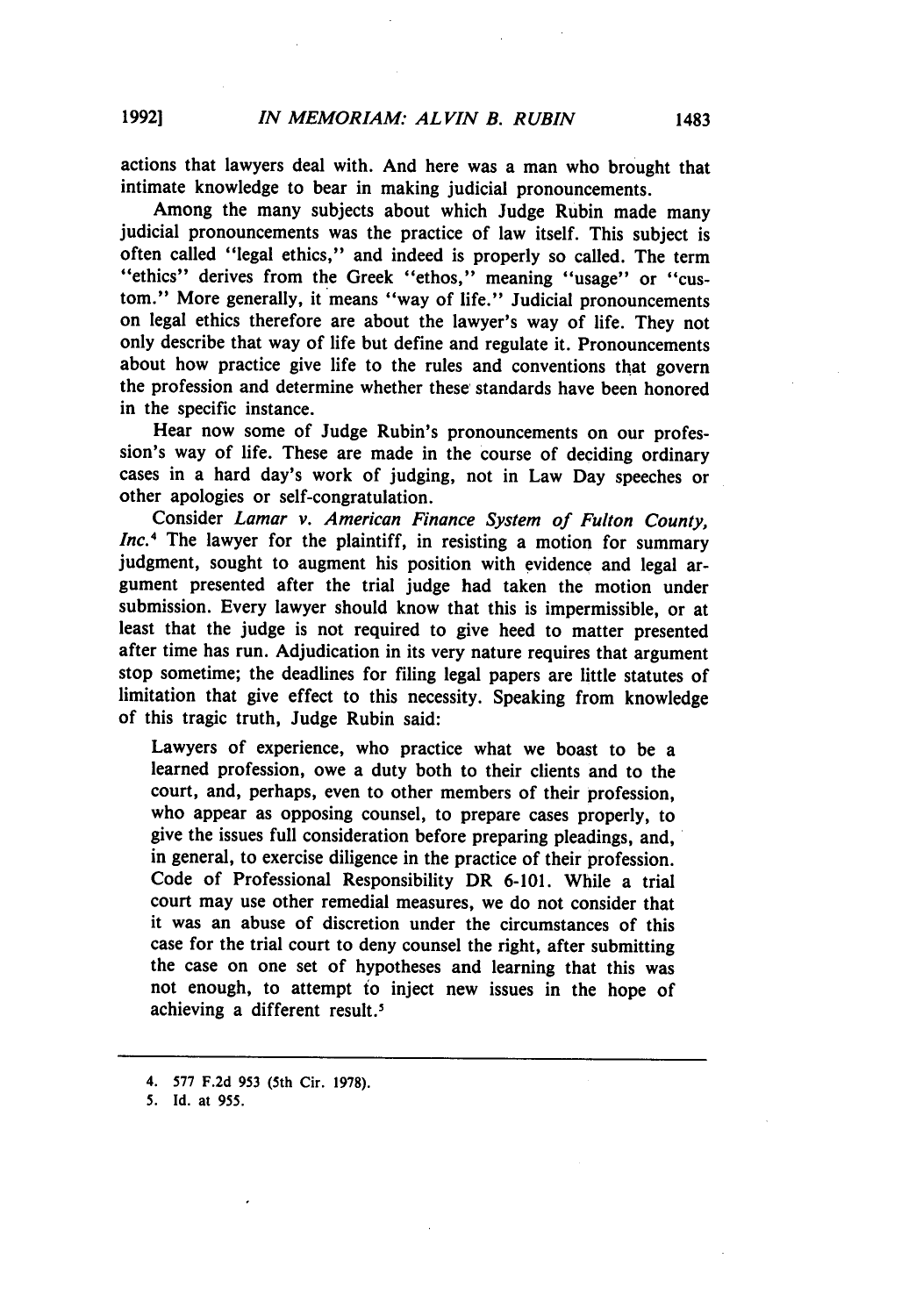Observe:

-"Lawyers of experience know": The rule being applied-that late argument need not be considered-is not some arbitrary invention of the law, but one of the rules of the game well known to all who claim the right to play.

-"What we boast is a learned profession": We lawyers say that ours is a learned profession and, although not all members of our profession are in fact learned, saying that they are commits lawyers to being judged as though they were. Hence, they must be assumed to have a learned person's knowledge of what is expected.

-"Owe a duty to their clients": The duties of a lawyer begin with a duty to the client, because the functions of a lawyer begin with having a client. The duty to the client entails a duty to the court, because the lawyer's function for the client requires dealing with the court on the terms laid down by the law, specifically the law of procedure.

-"And to the court": Independent of the duty to the client is the duty to the court. This duty is a concomitant of the special right of lawyers to act in the courts on behalf of clients. Formerly, this special right was called the "privilege" of practicing law. Whatever it is called, it is a legal power qualifiedlike all legal powers-by legal responsibilities.

-"And, perhaps, even to other members of their profession": The cautiously qualifying term "perhaps, even" reflects keen awareness that the creation of a duty to other lawyers is arguable in the minds of many lawyers but unthinkable to some. But the rules of procedure, which the rules of ethics presuppose, require that motion papers be served on opposing counsel. That requirement creates a legal duty, one of many that exist to other lawyers. The sanction for breach of these duties is rarely monetary damages or even an injunction. The typical sanction is invalidation of a legal undertaking that fails to comply with such a duty. Hence, in the instant case, the trial court properly treated as a legal nullity the "attempt to inject new issues in the hope of achieving a different result."

Consider also *McGowan v. King, Inc.<sup>6</sup>*This involved a determination of the proper fee for a prevailing borrower-plaintiff under the feeshifting provision of the Truth in Lending Act. The damages awarded were \$218.02; the trial judge allowed the borrower an attorney's fee of slightly over \$3,000. While this may sound disproportionate, the court of appeals, speaking through Judge Rubin, increased the award to nearly

**<sup>6. 661</sup> F.2d** 48 (5th Cir. **1981).**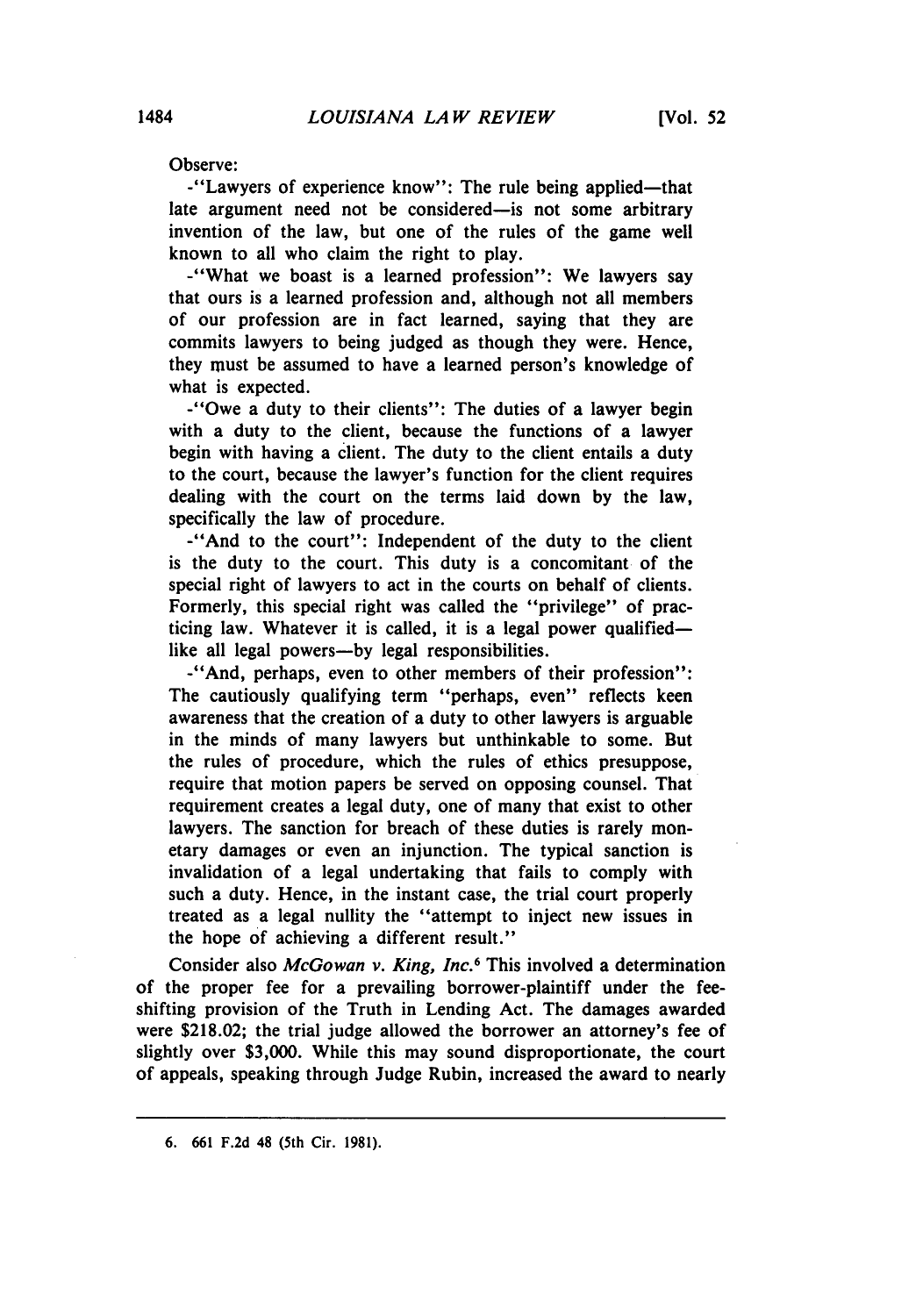**\$10,000.** Addressing the question of disproportionality, Judge Rubin observed that the litigation had involved two appeals on the merits before the instant appeal over the adequacy of the attorney's fees award. He then said:

The borrower's counsel did not inflate this small case into a large one; its protraction resulted from the stalwart defense. And although defendants are not required to yield an inch or to pay a dime not due, they may **by** militant resistance increase the exertions required of their opponents and thus, if unsuccessful, be required to bear that cost.<sup>7</sup>

Observe again Judge Rubin's complete awareness of practical realities in assessing the propriety of the fee claim. On its face, the claim appears disproportionate to the point of banditry: **\$10,000** for enforcing a \$200 claim-subject matter for another "lawyer joke." But consider:

-The very small damages award could have been the product of parsimony **by** the trial judge, and hence no indisputable measure of the value of the plaintiff's claim. Judge Rubin would know that.

**-If** plaintiff incurred **\$10,000** in prosecuting the claim, defendant surely must have spent at least a like sum in "stalwart defense." That in turn invites the question of why the defendant felt it worthwhile to offer "militant resistance" if the plaintiff's claim was paltry. One inference occurring to a legally knowledgeable mind is that the settlement value of the claim was not paltry. **If** the claim had substantial settlement value, the plaintiff's lawyer was justified in putting a large effort into prosecuting it, even though the recovery actually obtained fell far short. Winning on liability but being awarded minimal damages is simply an ordinary risk in damages litigation. Another inference is that the defendant was resisting as a matter of principle, in which case the defendant was "not required to yield an inch." But if that was the case, then **by** the same token plaintiff was no less justified in prosecuting as a matter of principle.

-And so, when the calculations have been made that take into account the uncertainties as they appeared *ex ante,* rather than merely the certainties as they appeared *ex post,* plaintiff's attorney fee claim appears not unreasonable at all. Unless, of course, the standard of assessment is what would be reasonable if there were no fee-shifting provision in the Truth in Lending Act. But there is such an Act. The whole point of the Act, which is a congressional mandate the court must accept, is that

**7.** Id. at *51.*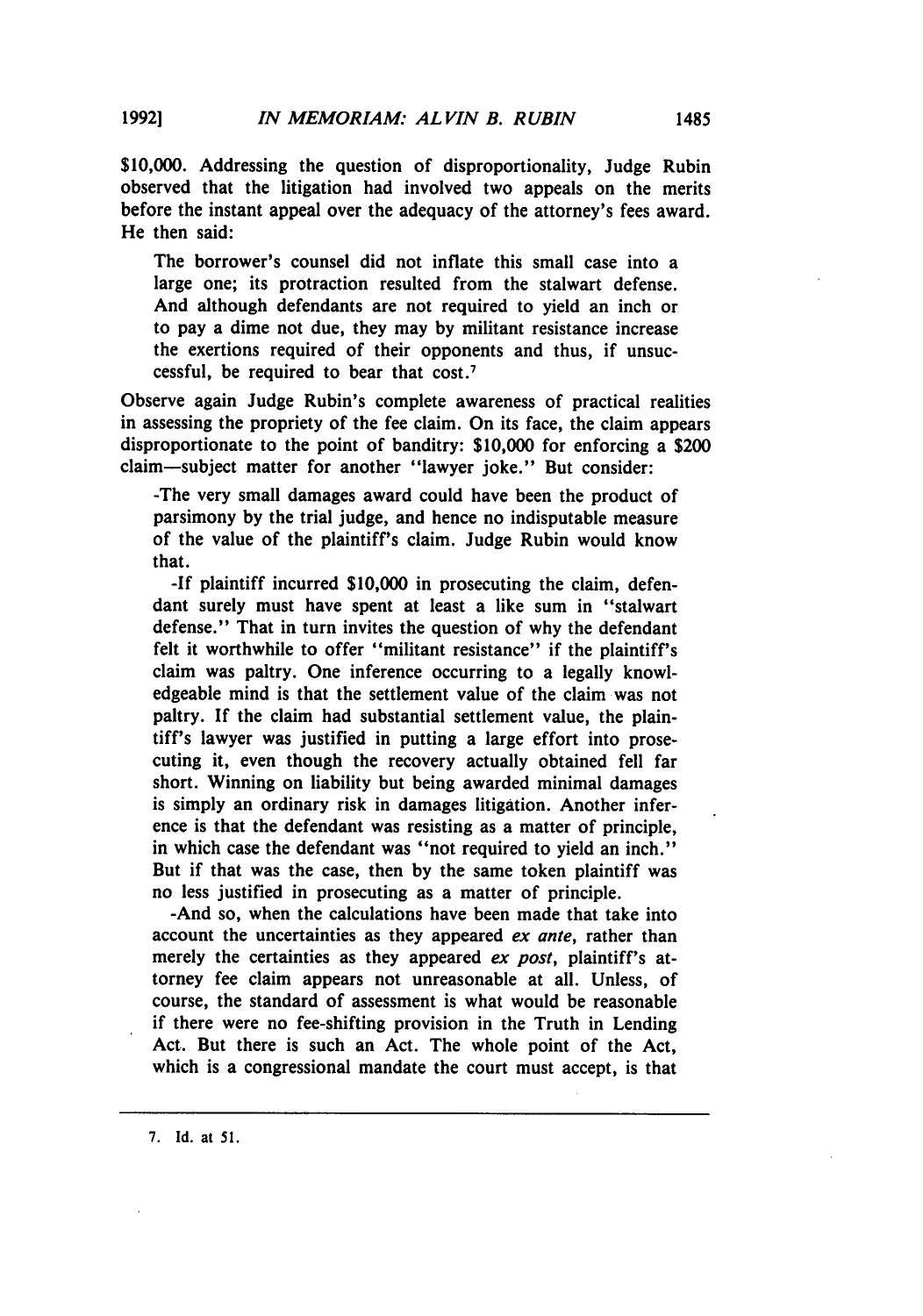a losing defendant in Truth in Lending Act is "required to pay that cost."

A moral that can be drawn is that the ethics of a litigation game depend in part on the rules of the particular game. Judge Rubin knew what they were.

A final example is *Doe v. A Corporation.'* This was a case in which a lawyer formerly employed in a corporation's law department undertook to bring a class action suit against the corporation on behalf of the corporation's employees to establish certain rights under the company's pension plan. The lawyer had worked on pension matters before he resigned. The question before the court was whether the lawyer could bring such an action. In addressing the problem, Judge Rubin said:

To allow Doe [the lawyer] to act as class representative would create a tension between his obligation as representative to do all he can to vindicate the rights of the class members and his personal ethical duty to protect a corporation's [the former client's] secrets. A lawyer may not, simply by assuming a new identity, escape the strictures that would govern his conduct were he representing the class as counsel....

If there are meritorious causes of action against a corporation, someone other than Doe can and must file the suit **....** If no other class member ever learns of the claim, it may go forever unvindicated. The lawyer's duty to his client creates the possibility that his silence will permit valid claims to lie unasserted.<sup>9</sup>

**-"A** lawyer may not, simply by assuming a new identity, escape the strictures that ... govern his conduct." Being a lawyer involves a professional servitude, a change in identity that entails disabilities as well as powers. This servitude is inchoate upon admission to practice but becomes actively engaged when a lawyer takes on a client. As a lawyer for a client, one has no right to be a class representative against the client, even though a member of the protected class and even though others similarly situated have the right. "A lawyer may not  $\dots$  escape  $\ldots$  .  $\ldots$ 

-"The lawyer's duty to his client creates the possibility that his silence will permit valid claims to lie unasserted." The duty to the client precludes not only potential class actions against the client but most other litigation as well-perhaps all litigation against a *present* client-and other kinds of endeavors inimical to a client's interests as well. And this even though "the lawyer's

**<sup>8. 709</sup> F.2d** 1043 (5th Cir. **1983).**

**<sup>9.</sup> Id.** at 1047-48.